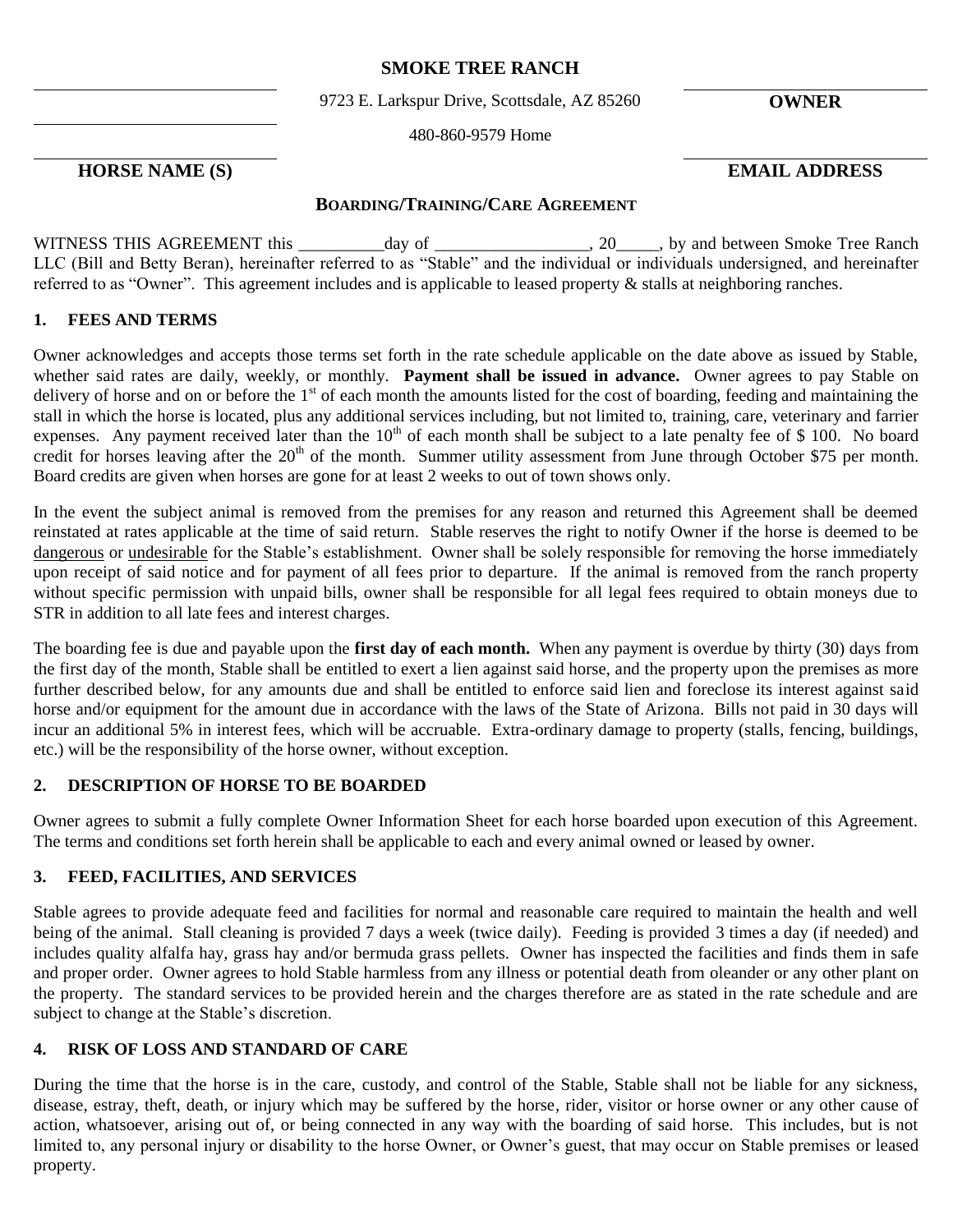The Owner fully understands that Stable does not carry any insurance on any horses for boarding or for any other purposes, whether public liability, accidental injury, theft, or equine mortality insurance, and that all risks connected with boarding or for any reason for which the horse in the possession of, and on the premises of Stable, are to be borne by the Owner. Stable strongly recommends equine mortality insurance be obtained applicable to the subject horse by Owner.

The standard of care applicable to Stable is that of ordinary care of a prudent horse owner and not as a compensated bailee.

In no event should the Stable be held liable to Owner for equine death or injury in an amount in excess of Five Hundred Dollars (\$500) per animal. Owner agrees to obtain equine insurance for any animal(s) valued in excess of Five Hundred Dollars (\$500) at Owner's expense, or forego any claim for amounts in excess of Five Hundred Dollars (\$500). Owner agrees to disclose this entire Agreement to Owner's insurance company and provide Stable with the company's name, address, and the policy number. Failure to disclose insurance information shall be at Owner's risk.

## **5. HOLD HARMLESS**

Owner agrees to hold Stable harmless from any and all claims arising from damage, or injury caused by said horse to anyone, and defend Stable from any such claims. Owner agrees to disclose any and all hazardous or dangerous propensities or vices of horse boarded with Stable.

## **6. EMERGENCY CARE**

Stable agrees to attempt to contact the Owner should Stable feel that medical treatment is needed for said horse, but, if Stable is unable to contact Owner, Stable is then authorized to secure emergency, veterinary, or farrier care required for the health and well-being of said horse. All costs of such care required for the health and well-being of said horse shall be paid by the Owner within fifteen (15) days from the date the Owner receives notice thereof, or Stable is authorized, as Owner's agent, to arrange direct billing to the Owner.

Stable shall assume that Owner desires surgical care if recommended by a veterinarian in the event of colic or other lifethreatening illness, unless Stable is instructed herein or on Owner's information sheets by Owner, that the horse is not a surgical candidate.

Owner agrees to notify Stable of any and all changes of address, emergency telephone numbers, itineraries or other information reasonably necessary to contact the Owner in the event of an emergency. In the event Owner departs on vacation or is unavailable, prior to departure Owner shall notify Stable as to what party is authorized to make decisions in the Owner's place with regard to health, well being and/or medical treatment of the horse.

#### **7. LIMITATIONS OF ACTIONS**

Any action or claim brought against the Stable for breach of this contract, or for loss due to negligence, must be brought with ninety (90) days of the date such claim or loss occurs.

## **8. SHOEING, WORMING, AND MEDICAL**

Owner agrees to provide the necessary shoeing and deworming of the horse as is reasonably necessary at Owner's expense. The horse must be current on all vaccinations and dewormings at the time it is delivered to the Stable as evidenced by a current veterinary certificate. To be considered current, the veterinary certificate must have been issued within thirty (30) days prior to the horse's arrival at the Stable. Horses not accompanied by a current veterinary certificate will be vaccinated and/or dewormed upon arrival at the expense of the horse Owner.

Owner agrees to provide Stable with all health records with regard to the horse. Owner agrees to have horse dewormed and vaccinated on Stable's regular schedule within thirty (30) days from the date of such services or veterinary treatment. Stable is authorized to arrange for such treatment but is not obligated to do so. Such expense shall be the obligation of the Owner, and upon presentation by the Stable of the bill for services rendered, including service charges, such bill shall be paid within ten (10) days from the date the bill was submitted to the Owner.

#### **9. OWNERSHIP----COGGINS TEST**

Owner warrants that he/she owns the horse and will provide proof satisfactory to the Stable of a yearly negative Coggins Test upon request.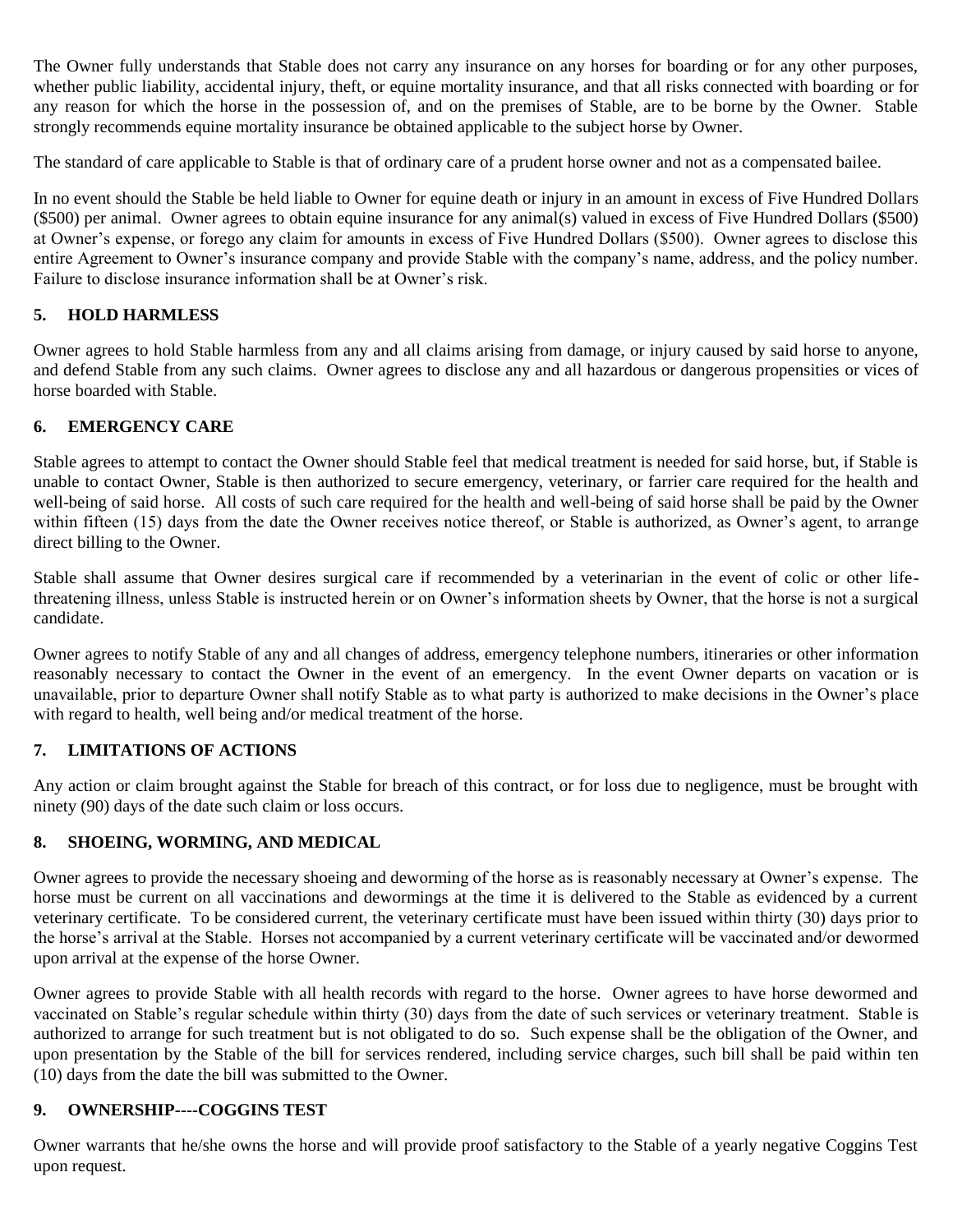### **10. CHANGES OR TERMINATION OF THIS AGREEMENT**

It is agreed by the parties that this Agreement may be changed or terminated by Stable at any time for any cause, and by either Party upon fourteen (14) days notice. If Owner fails to notify Stable fourteen (14) days prior to removal of horse, Owner shall compensate Stable for the balance of the notice period. All notices must be in writing unless otherwise agreed upon by the Parties. The receipt of updated rate schedules shall constitute notice of any and all rate changes or regulation changes as may be deemed appropriate by the Stable, whether by postal mail or internet e-mail.

# **11. RULES AND REGULATIONS**

The Owner agrees to abide by all the rules and regulations of the Stable and acknowledges receipt of same. Owner agrees to sign a Liability Release form and to abide by the rules in said liability clause. **NO DOGS SHALL BE BROUGHT ONTO THE RANCH.** In the event someone other than the Owner shall call for the horse, such person shall have written authority signed by Owner to obtain said horse. Gates will be closed at 8:00 p.m. Do not enter the ranch to ride or "visit" after the gates are closed.

# **12. RIGHT OF LIEN**

The Owner is given notice that the Stable has the right of lien as set forth by the laws of the State of Arizona, for the amount due for board and keep of such horse, and also for storage and services. The Stable shall have the right, without process of law, to retain said horse and other property until the amount of said indebtedness is discharged. Stable also has the right to demand that all indebtedness be paid in cash, cashier's check or money order. However, Stable will not be obligated to retain and/or maintain the horse in question in the event the amount of the bill exceeds the anticipated unregistered value of the horse. In the event Stable exercises Stable's lien rights as above-described for non-payment, this agreement shall constitute a Bill of Sale and authorization to process transfer applications for any breed registration as may be applicable to said horse upon affidavit by Stable's representatives setting forth the material facts of the default and foreclosure, as well as Stable's compliance with foreclosure procedures as required by law. In the event collection of this account is turned over to an attorney, Owner agrees to pay all attorneys' fees, costs, and other related expenses for which a minimum charge of two hundred and fifty dollars (\$250) will be assessed.

## **13. PROPERTY IN STORAGE ON STABLE'S PREMISES**

Stable shall not be responsible for theft, loss, damage, or disappearance of any tack or equipment, or other property stored at the Stable, as same is stored at Owner's risk. Stable shall not be liable for the theft, loss, damage, or disappearance of any tack or equipment taken to horse shows or clinics. NO VEHICLES MAY BE STORED ON THE PROPERTY.

## **14. ENTIRE AGREEMENT**

This contract represents the entire Agreement between the Parties. No other agreements, promises, or representations, verbal or implied, are included herein unless specifically stated in this written agreement. The Contract is made and entered into in the State of the Stable's domicile, and shall be enforced and interpreted in accordance with the laws of said State.

# **15. ENFORCIBILITY OF AGREEMENT AND SEVERABILITY**

In the event one or more parts of this Contract are found to be unenforceable or illegal, the other portions hereof shall be deemed in full force and effect.

## **16. COMMISSIONS**

A commission fee of 10% minimum to 15% maximum will be charged on all sales, purchases and leases.

# **17. RATE SCHEDULE**

Smoke Tree Ranch offers the following boarding options (rates are per month):

Box Stall with paddock at STR: \$900 Box Stall: \$800 Pony Box Stall: \$725.00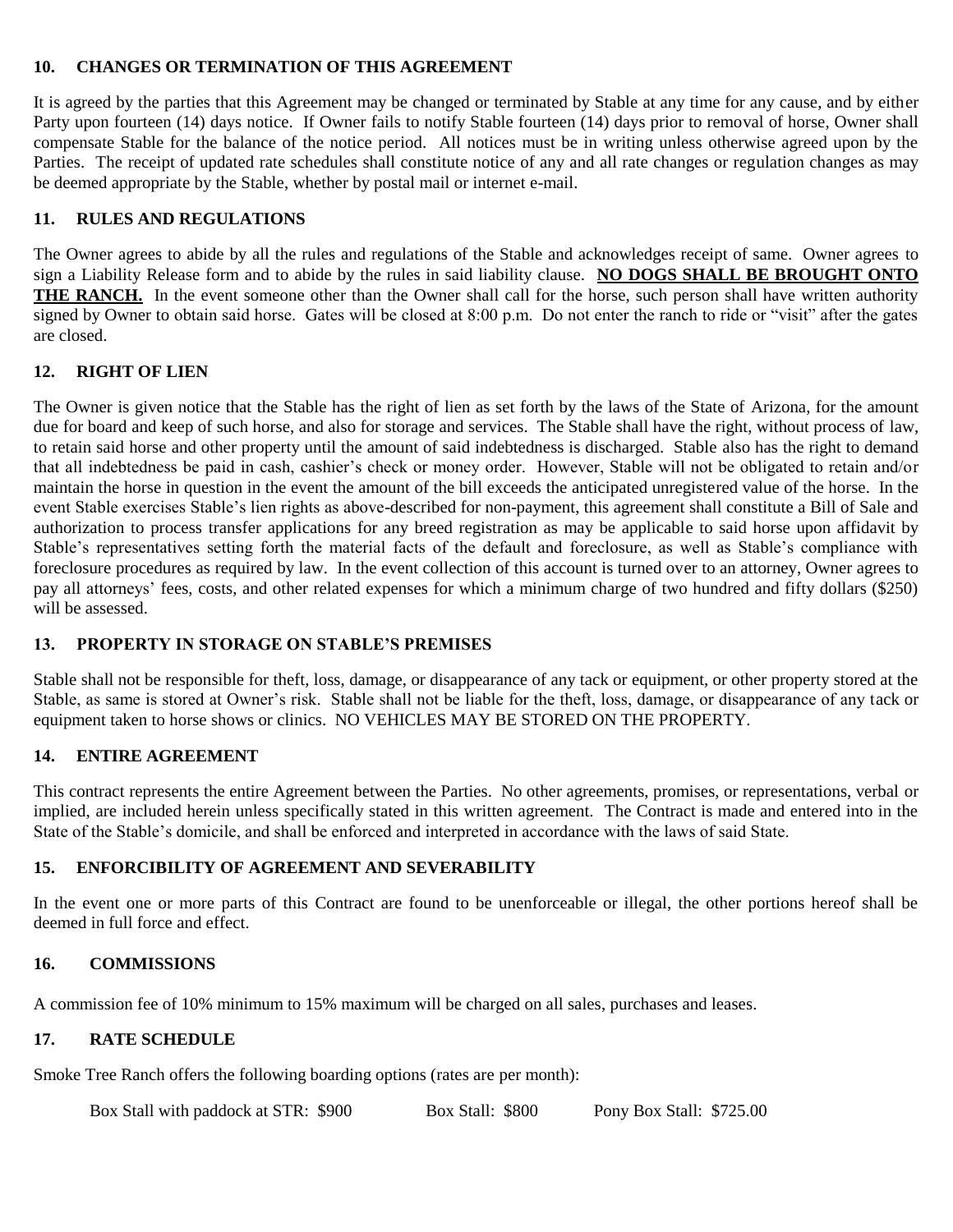Smoke Tree Ranch will provide "Care" service for \$ 250 per month. This includes light grooming plus a minimum of one (1) hour per day in turn-out and/or appropriate use of the Eurowalker as needed. Smoke Tree Ranch will provide blanketing service in winter months included in the training fee. Horses not in training; \$50.00 per month. On in P.M. and off in A.M. as weather permits.

|                                                 |  | (Type of board) |  |
|-------------------------------------------------|--|-----------------|--|
|                                                 |  |                 |  |
|                                                 |  |                 |  |
|                                                 |  |                 |  |
|                                                 |  |                 |  |
|                                                 |  |                 |  |
|                                                 |  |                 |  |
|                                                 |  |                 |  |
| Will you send your horse for surgery if needed? |  |                 |  |
|                                                 |  |                 |  |
|                                                 |  |                 |  |
|                                                 |  |                 |  |

# **CONTRACT ACCEPTED BY:**

| <b>Owner/Authorized Agent</b>                    | Date of Birth for Juniors |                               | Age Group for Adults |  |
|--------------------------------------------------|---------------------------|-------------------------------|----------------------|--|
|                                                  |                           |                               |                      |  |
| Owner's Parent or Guardian (if Owner is a Minor) |                           |                               | Date                 |  |
| <b>Street Address</b>                            | City                      | <b>State</b>                  | Zip Code             |  |
| Home Phone                                       | <b>Work Phone</b>         |                               | Cell Phone           |  |
| <b>Email Address</b>                             |                           | <b>Emergency Contact Name</b> |                      |  |